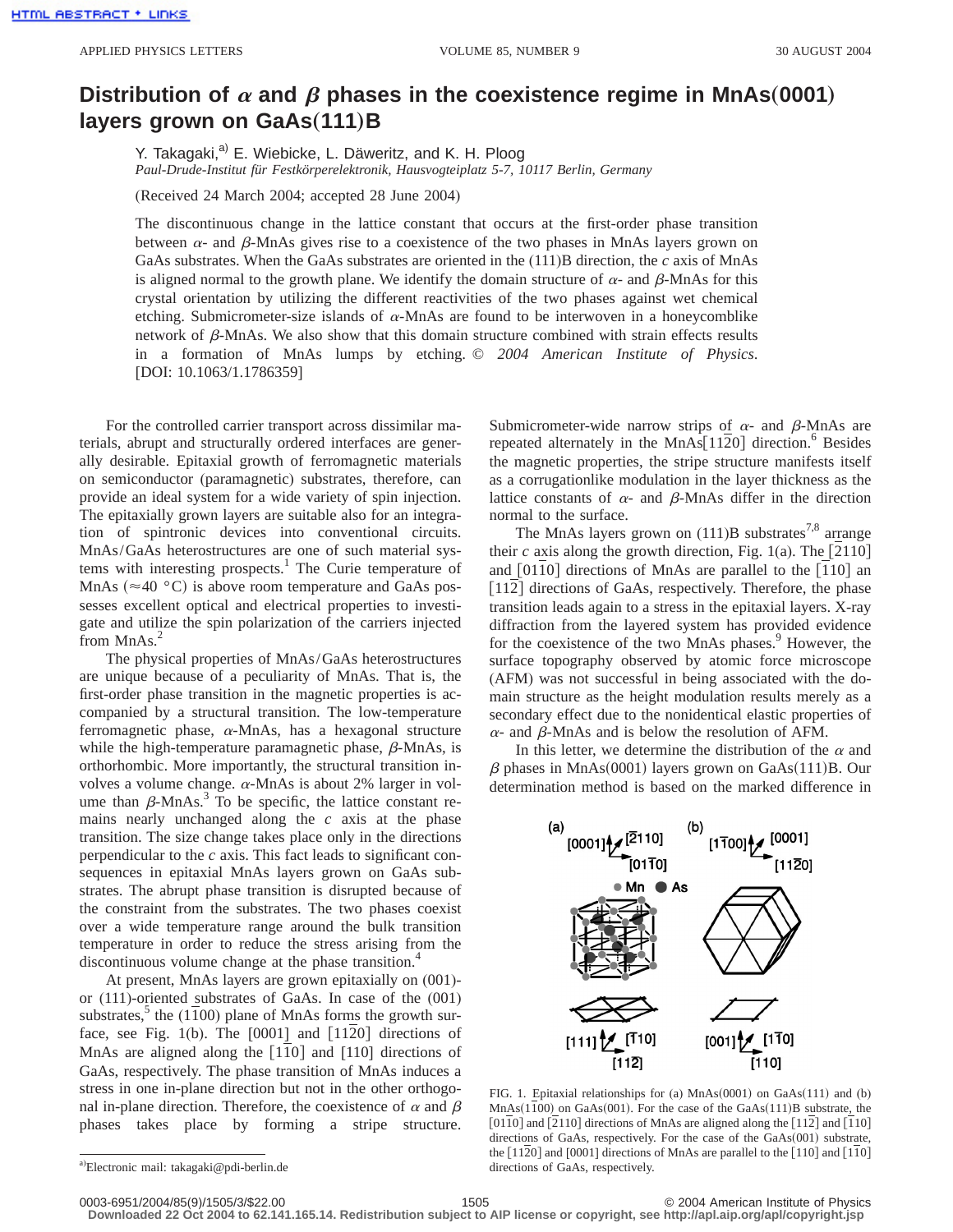

FIG. 2. (a) Scanning electron micrograph of the  $MnAs(0001)$  surface after a shallow wet chemical etching. Prominent features are illustrated in (b). The bright lines with black spots and the gray islands that fill the opening between the lines correspond to the domains of  $\beta$ -MnAs and  $\alpha$ -MnAs, respectively. The dark islands, which are indicated by the dotted lines in (b), are the depressions formed by the terraces on the MnAs surface, originating from the surface morphology of the GaAs buffer layer. The as-grown thickness of the MnAs layer is 400 nm.

the reaction of  $\alpha$ - and  $\beta$ -MnAs to wet chemical etch solutions. In addition, the domain structure is shown to produce submicrometer-size islands of MnAs in a self-organized manner by wet chemical etching.

For our experiments, a 400-nm-thick MnAs layer was grown on a  $GaAs(111)B$  substrate by molecular-beam epitaxy.<sup>10</sup> The growth temperature was set to 225 °C for the initial  $\sim$ 2 nm of the MnAs layer. The subsequent growth was carried out at an elevated temperature of 300 °C. X-ray diffraction has revealed that  $\alpha$ - and  $\beta$ -MnAs coexist in this heterostructure at temperatures between 40 and 50  $^{\circ}$ C.<sup>9</sup> The fact that the temperature range for the coexistence is higher than the bulk transition temperature is a consequence of the MnAs layers experiencing tensile strain from the GaAs substrates. The layered system prefers  $\alpha$ -MnAs to  $\beta$ -MnAs as the larger volume of  $\alpha$ -MnAs is helpful to suppress the expansion of the layers enforced by the substrates. In contrast, the two phases coexist in MnAs layers grown on  $GaAs(001)$ substrates at temperatures lower than the bulk transition temperature, typically between 10 and 40 °C, as the layers are compressed by the substrates.<sup>4</sup> That the temperature range for the coexistence is narrow for  $(111)B$  substrates in comparison to that for (001) substrates suggests the accumulated stress in the epitaxial layers being less for the former substrate orientation than the latter.

We investigate the domain structure of the two MnAs phases in the coexistence regime by means of an enhancement (or a creation) of the surface morphology through wet chemical etching. The idea is along the lines with the technique that makes crystal defects visible by a certain type of wet chemical etching. To the extent we have studied so far, any etch solution for GaAs etches MnAs as well. The etching of MnAs layers on GaAs $(001)$  using HCl- and H<sub>2</sub>SO<sub>4</sub>-based solutions was examined in detail in Refs. 11 and 12.  $\alpha$ -MnAs was found to be etched much faster than  $\beta$ -MnAs, leaving giant surface corrugations corresponding to the stripe structure for the (001) substrates when MnAs layers were etched for less than the whole layer thickness.<sup>12</sup>

Figure 2(a) shows a scanning electron micrograph of the surface of the  $MnAs/GaAs(111)B$  heterostructure after wet chemical etching. The etching was carried out at a temperature within the range of coexistence ( $\approx$ 42 °C) for 45 s using a HCl:  $H_2O_2$ :  $H_2O=4$ : 1:12 solution. Due to the evaporation

For a better understanding, critical features in the central area of Fig. 2(a) are sketched in Fig. 2(b). The most visible feature is a network of bright "broken" lines. The black elongated spots in the lines are cracks that are generated during the etching and seem to extend toward the MnAs/GaAs interface. Patches that appear as gray areas in Fig. 2(a) fill the opening within the network. The bright lines are about 30 nm higher than the gray islands. As the etching of  $\alpha$ -MnAs is expected to be faster than that of  $\beta$ -MnAs also for the *c*-axis-oriented MnAs layer, we conclude that the network of the bright lines and the gray islands correspond to the domains of  $\beta$ - and  $\alpha$ -MnAs, respectively. The bright lines stretch predominantly along three symmetrical in-plane directions, i.e., the  $GaAs[112]$  direction and its family related by the threefold symmetry of the epilayer and the substrate.<sup>13</sup>

The surface feature contains also polygon-shaped pits, which are seen as dark areas in Fig. 2(a). These pits are the depressions between the terraces that are characteristic for MnAs layers grown on singular  $GaAs(111)B$  surfaces. The depressions are formed during the growth of a GaAs buffer layer underneath the MnAs layer and hence exist prior to the etching. The step at the boundary of the terraces is about 30 nm in height, i.e., the depressions are about 30 nm deep. Notice that the network of the  $\beta$ -MnAs ridges is unaffected by the depressions as the step height is much smaller than the layer thickness.

As we stated above, the etching produces cracks within the ridges that presumably originate from the  $\beta$ -MnAs segments. The large strain in the MnAs layers imposed by the substrates is responsible for this crack generation. In MnAs layers grown on  $GaAs(001)$ , cracks run in the direction perpendicular to the *c* axis of MnAs and extend far into adjacent regions of the MnAs layers that are protected from etching.<sup>12</sup> For the case of the  $GaAs(111)B$  substrates, however, the cracks are contained in the etching region. This provides additional evidence that the MnAs layers are less stressed on  $GaAs(111)B$  than on  $GaAs(001)$ . Interestingly, it is the  $\beta$ -MnAs regions here that is important for the generation of cracks. This is in contrast to the situation in MnAs layers grown on GaAs(001), in which the presence of  $\alpha$ -MnAs is essential for the crack generation.<sup>1</sup>

The textured domain structure is found to give rise to a formation of MnAs lumps when the etching further progresses.<sup>12</sup> In Fig. 3, we show a surface image when the etching was long enough for the etch front to reach the MnAs/GaAs interface. The image was taken from a boundary between the etched area and an area that had been covered by a resist to avoid the etching. In the border region, MnAs surfaces with various degrees of the wet chemical etching can be observed within a single frame of the micrograph, as is the case in Fig. 3. We can, therefore, acquire an overview of how this self-organized process proceeds. (We emphasize that the MnAs lumps emerge throughout the etched surface.)

At the center of Fig. 3, the domain structure of  $\alpha$ - and  $\beta$ -MnAs is seen as the reversed triangle, indicated by the dotted lines, formed by the ridges. The large etch rate for  $\alpha$ 

<sup>-</sup>MnAs in comparison to that for  $\beta$ -MnAs results in a pref-**Downloaded 22 Oct 2004 to 62.141.165.14. Redistribution subject to AIP license or copyright, see http://apl.aip.org/apl/copyright.jsp**